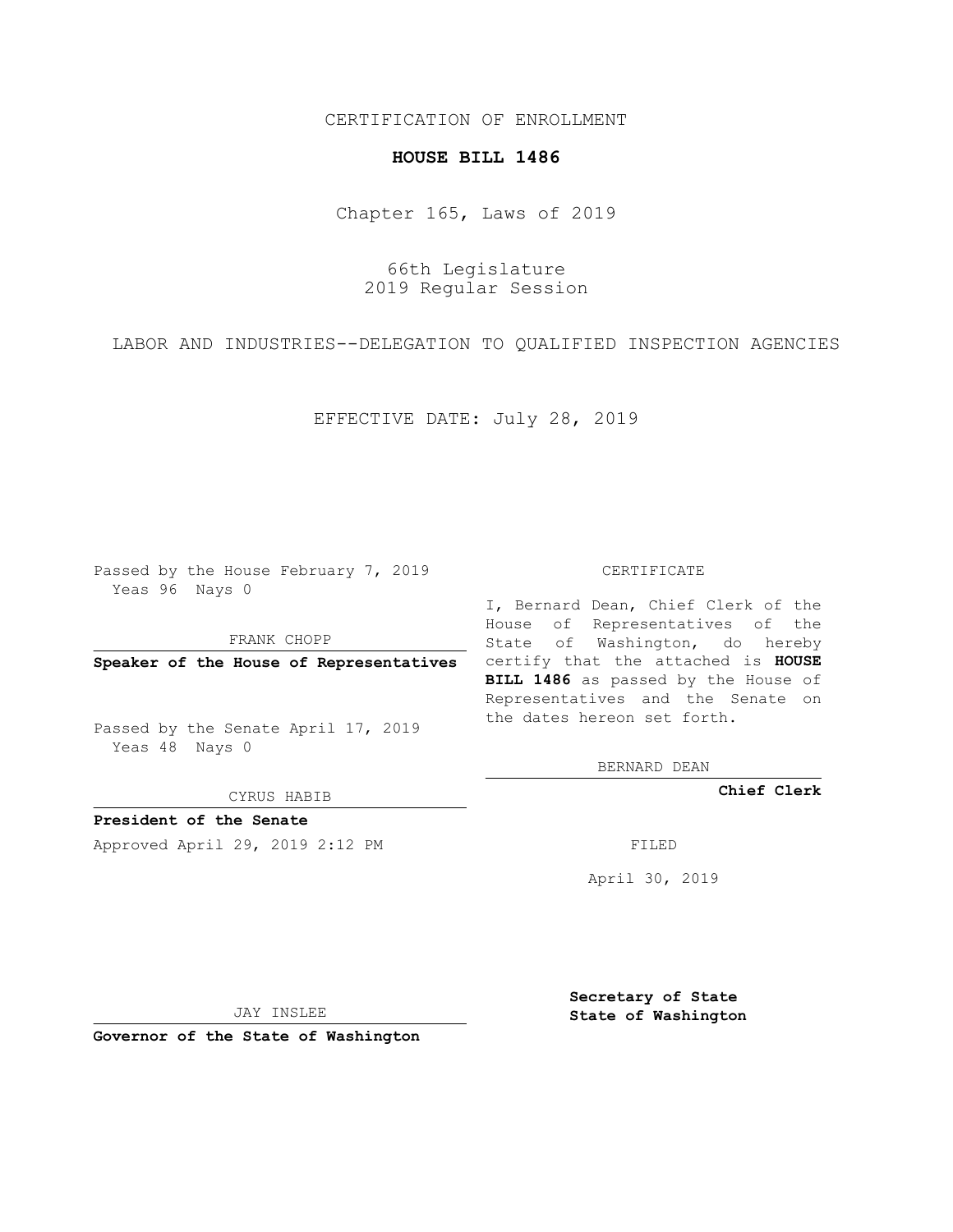## **HOUSE BILL 1486**

Passed Legislature - 2019 Regular Session

**State of Washington 66th Legislature 2019 Regular Session**

**By** Representatives Mosbrucker, Gregerson, and Chandler; by request of Department of Labor & Industries

Read first time 01/23/19. Referred to Committee on Labor & Workplace Standards.

1 AN ACT Relating to delegation of inspection duties for factory 2 built housing and commercial structures; and amending RCW 43.22.470 3 and 43.22.450.

4 BE IT ENACTED BY THE LEGISLATURE OF THE STATE OF WASHINGTON:

5 **Sec. 1.** RCW 43.22.470 and 1970 ex.s. c 44 s 5 are each amended to read as follows:6

7 The department shall have the authority to delegate all or part 8 of its duties of inspection to a local enforcement agency or a 9 qualified inspection agency.

10 Qualified inspection agencies shall be objective, competent, and 11 independent from the companies responsible for the work being 12 inspected. The qualified inspection agency will disclose to the 13 department any conflict of interest so that objectivity may be 14 confirmed. Qualified inspection agencies shall have adequate 15 equipment to perform the required inspections and shall employ 16 experienced personnel with appropriate certifications and knowledge 17 for the inspections being performed. Certification by the 18 international code council will be recognized as meeting this last 19 requirement.